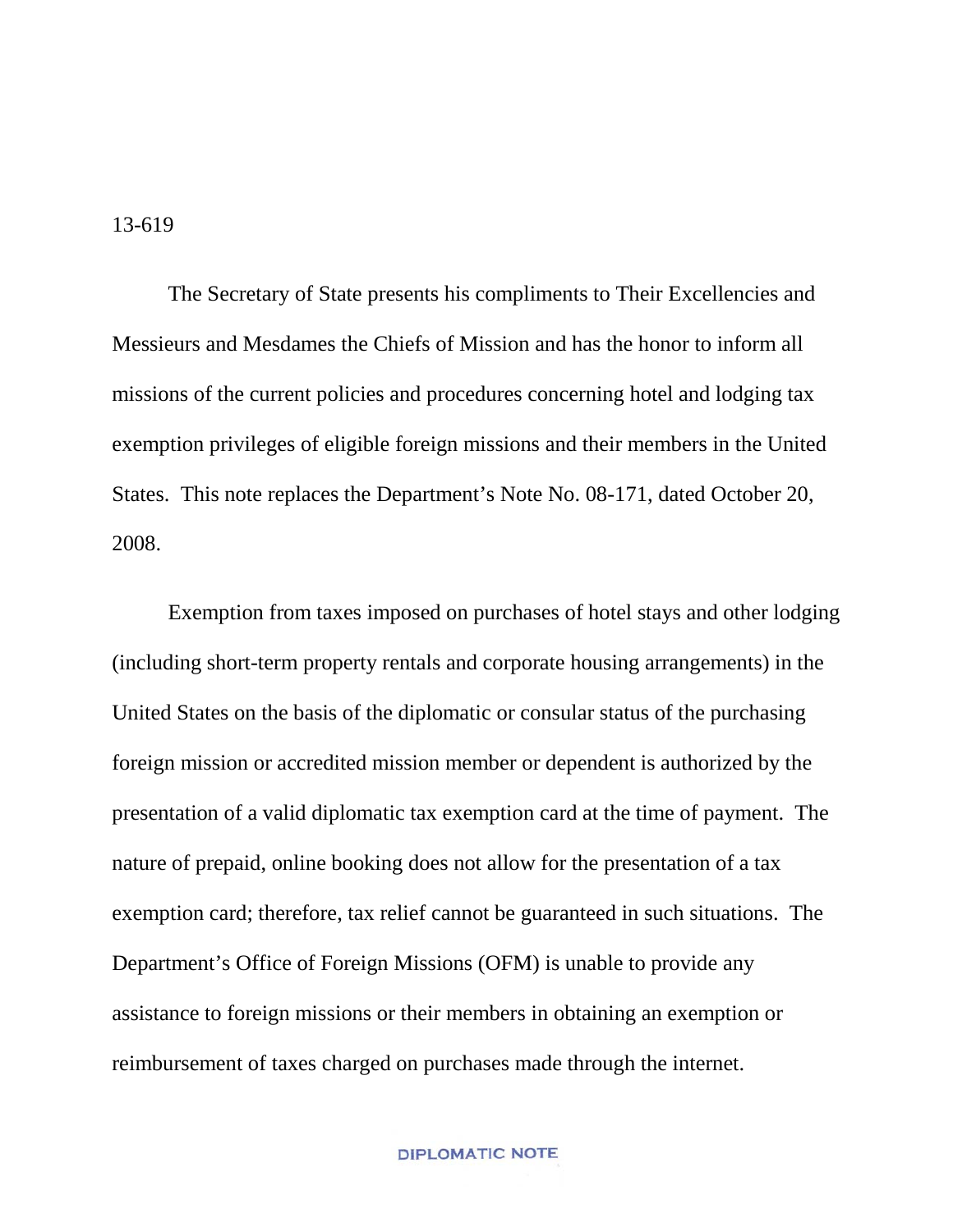The Department strongly recommends that travelers notify hotels of their tax-exempt status in advance of their stay. Travelers should also allow sufficient time, especially upon check-out, to resolve tax exemption questions.

## Official/Mission Tax Exemptions

Mission tax exemption cards are used by foreign missions to obtain exemption from certain taxes, including taxes on hotel stays and lodging, on purchases in the United States that are necessary for the mission's operations and functions. OFM considers official expenses associated with the lodging of employees of foreign missions, representatives of a sending State's government, or other travelers hosted by the foreign mission, to be exempt from taxation when:

- a) the foreign mission holds a valid Mission Tax Exemption Card that allows for the relief of such taxes;
- b) the travel of the individuals described above is conducted in support of the missions' diplomatic or consular functions; and
- c) the lodging costs are paid for with a check, credit card or wire transfer transaction in the name of the foreign mission. Missions are advised that cash is not an acceptable form of payment.

A mission tax card may not be used to exempt taxes on hotel or lodging expenses unrelated to a mission's diplomatic or consular functions, such as those related to tourism, medical treatment, or leisure travel.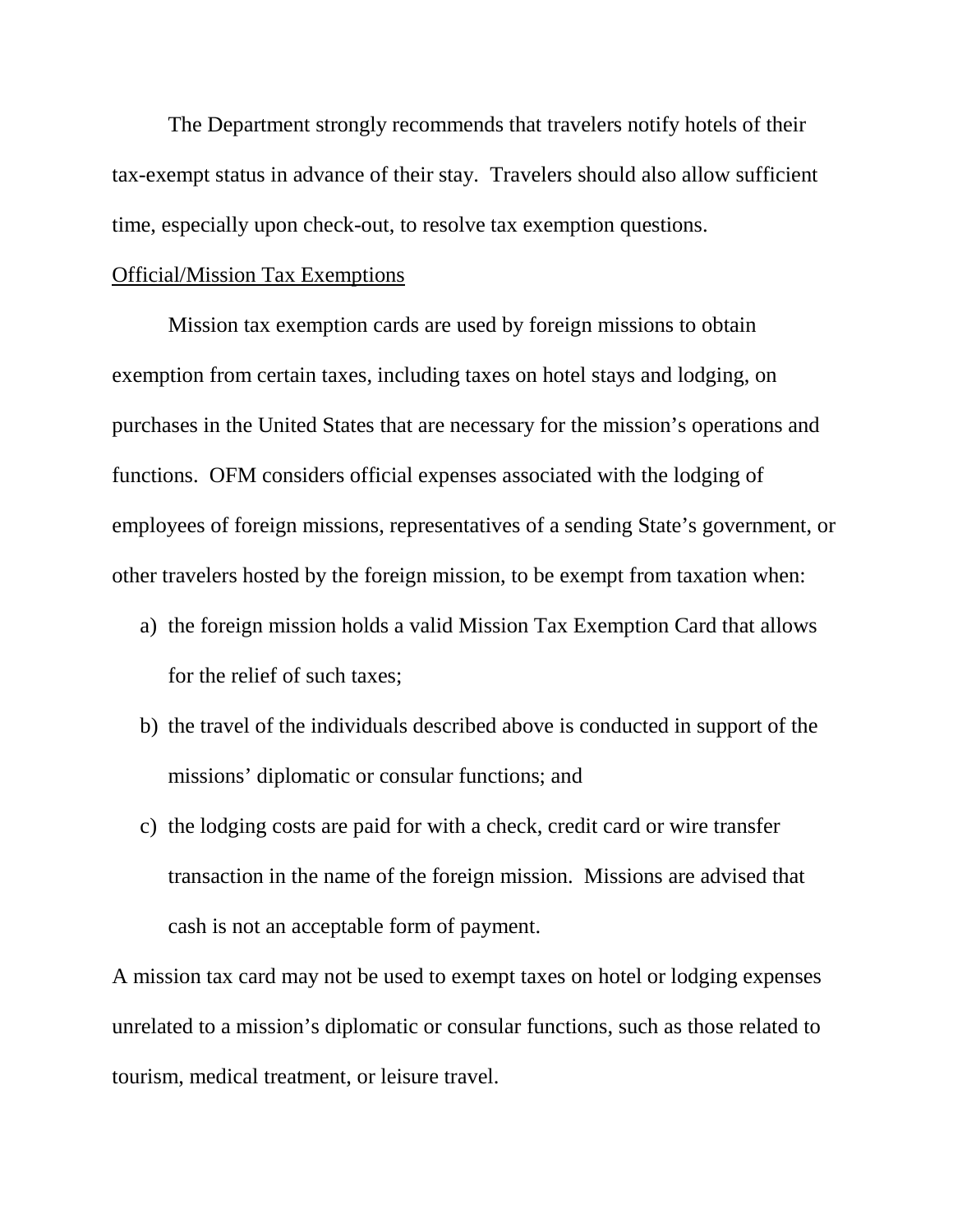## Personal Tax Exemptions

Personal tax exemption cards are issued for the sole benefit of the individual identified and pictured on the card. OFM considers personal lodging expenses to be exempt from taxation when:

- a) the individual holds a valid Personal Tax Exemption Card that allows for the relief of such taxes;
- b) the room(s) are registered in the name of the individual identified on the Personal Tax Exemption Card; and
- c) the lodging expenses are paid for by the individual identified on the Personal Tax Exemption Card, using any form of payment.

## General Hotel Tax Exemption Issues

The Department has learned that foreign missions have been providing written documentation to various vendors and tax authorities in the United States, which states that certain members of the embassy are exempt from taxation. The Department is the only entity in the United States with legal authority to authorize diplomatic and consular tax exemption privileges. Foreign missions may not independently purport to authorize or otherwise certify to a vendor or governing tax authority the availability of tax exemption privileges for the embassy, its consular posts or members.